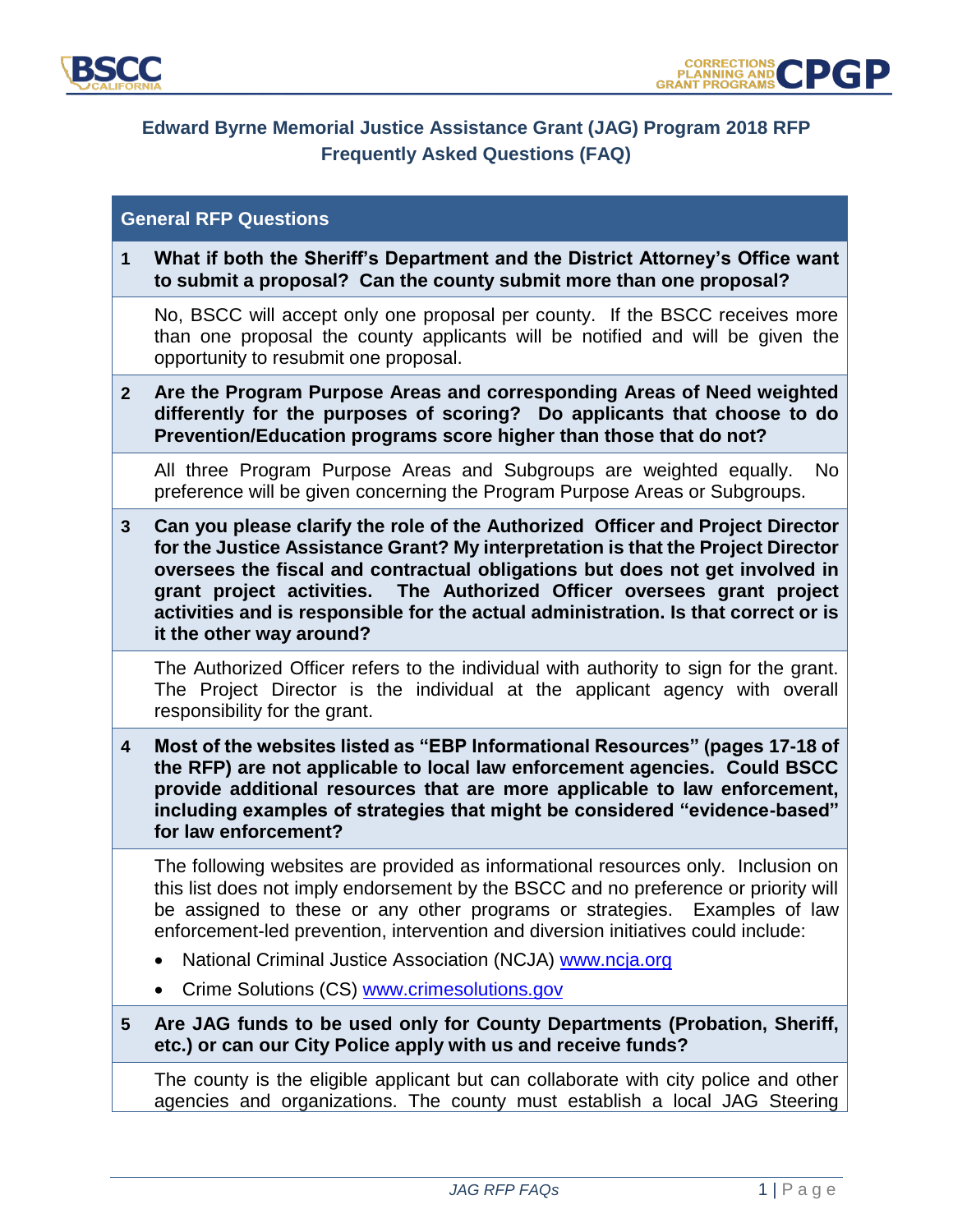Committee that is responsible to develop a county strategic plan, determining the county needs, priorities, intervention and oversees the project. The steering committee must be made-up of stakeholders both traditional and non-traditional who have the expertise to be a part of the collaborative. Collaboration among county stakeholders is encouraged. The county can allocate funds to other county agencies, cities, community-based organizations, faith-based organizations, nonprofits, research consultants, universities, etc.

# **6 Are JAG funds to be used only for new programs, not existing programs?**

JAG local funds can be used for existing programs as long as there is no supplanting of funds. (42 U.S.C. § 10153.) In other words, an applicant county may not reduce State or local funds for an activity specifically because federal funds are available (or expected to be available) to fund that same activity. JAG funds may be used to **supplement** existing State or local funds for program activities and may not replace State or local funds that have been appropriated or allocated for the same purpose.

Additionally, federal funding may not replace State or local funding that is required by law. In those instances where a question of supplanting arises, the applicant or grantee will be required to substantiate that the reduction in non-federal resources occurred for reasons other than the receipt or expected receipt of federal funds.

# **7 A non-governmental entity approached our county and wants to be a part of our JAG application. Are we required to use their services?**

No, you are not obligated to use any particular service provider. The county through the Local Steering Committee must decide if a non-governmental proposal fits into the proposed local project. (See page 10 of the RFP.)

#### **8 How many counties may partner together on one proposal?**

The Request for Proposal (RFP) does not limit the number of counties that may partner on a proposal.

#### **9 Does the service provider receiving grant funds from the County have to be part of the Steering Committee?**

No. The RFP provides examples but does not specify the Local Steering Committee membership. In addition, applicants should consider state and local conflicts of interest laws when selecting members of the Local Steering Committee. The Applicant is advised to check with its counsel about potential conflicts.

**10**

In this situation, the county should describe its plan to procure services within the Proposal Narrative, a brief description of the county's procurement process, and an anticipated timeframe for the process. The applicant should still include draft Operational Agreements (unsigned). If successful in the competitive process, the BSCC will not award funding until all documents have been signed.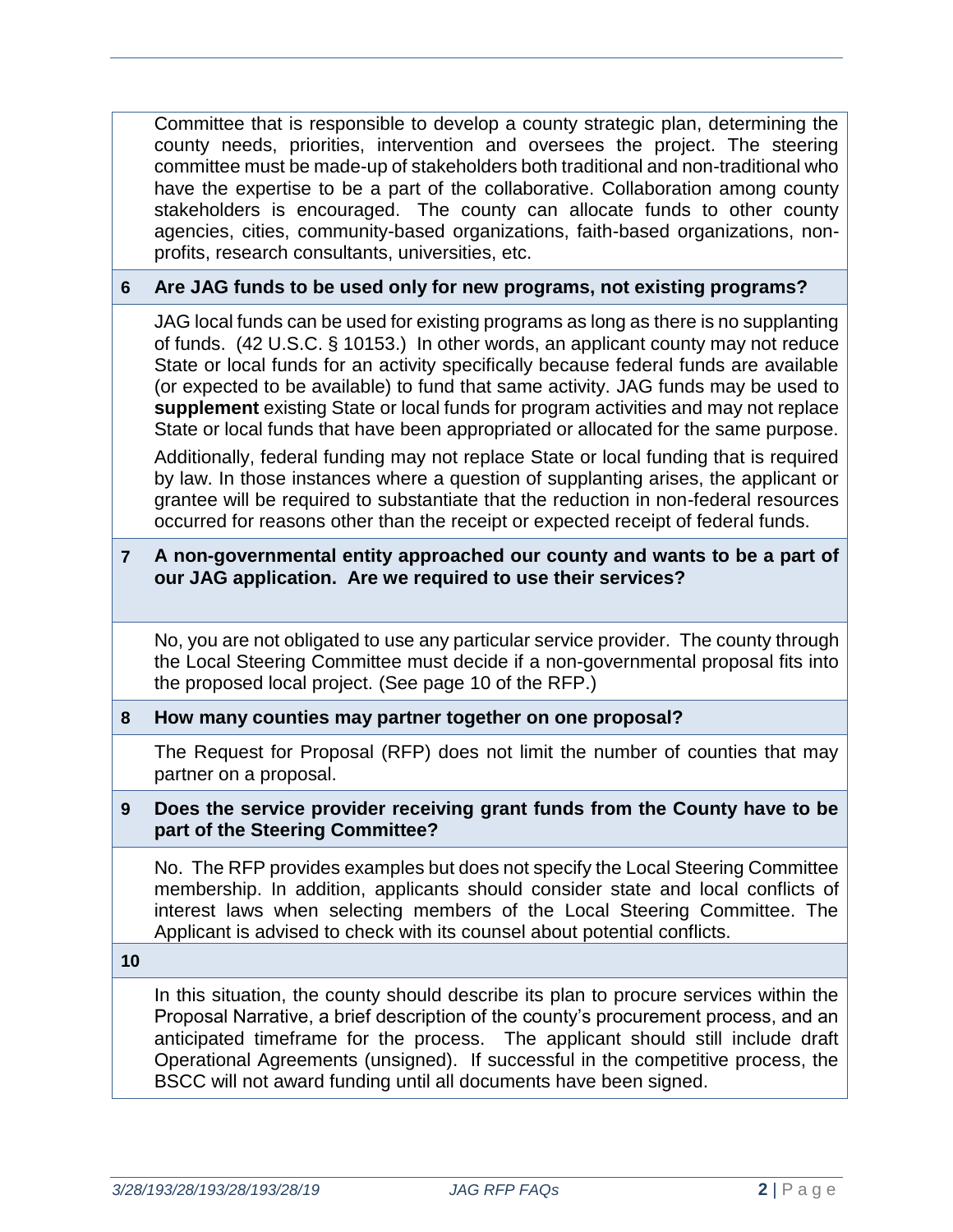# **11 Can you confirm if the County Administrative Officer (rather the Board of Supervisors) creates the JAG Steering Committee?**

Page 10 of the RFP states: "In order to apply for JAG funding, counties must form a JAG Steering Committee…" The RFP does not specify which entity within the county is responsible for the creation of the JAG Steering Committee. This language leaves the creation of the Steering Committee to the county's discretion. The county also has the option to use an existing committee to serve at the Local JAG Steering Committee.

### **12 Is there a requirement to hold all Steering Committee meetings open to the public?**

No, there is no specific requirement in the RFP to hold Steering Committee meetings open to the public, but it was the intent of the JAG Executive Steering Committee that a broad cross-section of the community have a say in the identification of the problem, as well as in the development, planning, priorities, execution and operation of the local project. In addition, depending on how the JAG Executive Steering Committee was created locally, the Brown Act may apply. (Gov. Code, §§ 54950 et seq.) Please consult your counsel for additional advice.

# **13 Will a grant proposal supporting a law enforcement program dedicated to methamphetamine lab-related incidents be supported?**

Yes, the methamphetamine lab-related incident would be covered under the Law Enforcement Program Purpose Area and Subgroup Drug Enforcement.

# **14 If our county continues the application process without a collaboration with a non-traditional stakeholder, would the submitted application be considered incomplete and a violation of the required grant guidelines?**

No. However, collaboration, including a demonstration of a balanced group including non-traditional stakeholders is a rating factor and your score will be affected by this omission. Please see page 28 (Collaboration) of the RFP.

#### **15 Is there a percentage breakdown necessary for allocation aside from descriptions of program/partnerships proposed?**

Yes. There is a five percent or \$25,000 set aside, whichever is greater, or the local JAG project evaluation services for the Local Evaluation Plan and the Final Evaluation Plan. (See page 20.)

# **16 Is there a presentation piece aside from the written application?**

No, the BSCC will not require presentations as part of the application process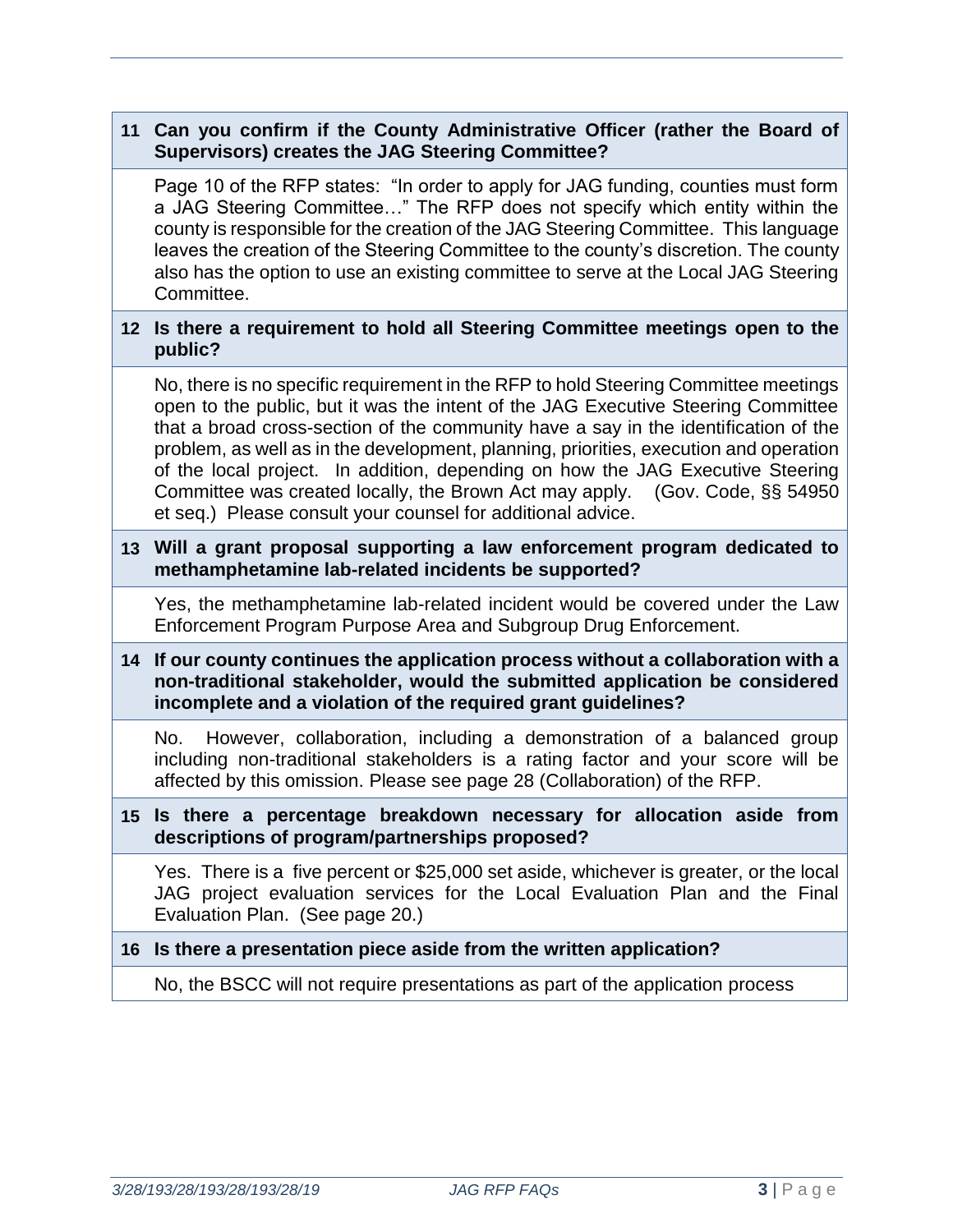| <b>Evaluation Efforts</b> |                                                                                                                                                                                                                                                                                                                                                                                                                                                                                                                                                                                                      |
|---------------------------|------------------------------------------------------------------------------------------------------------------------------------------------------------------------------------------------------------------------------------------------------------------------------------------------------------------------------------------------------------------------------------------------------------------------------------------------------------------------------------------------------------------------------------------------------------------------------------------------------|
|                           | 17 How detailed of an evaluation plan do we need to turn in with the proposal?                                                                                                                                                                                                                                                                                                                                                                                                                                                                                                                       |
|                           | Applicants are not required to submit the Local Evaluation Plan (LEP). This is<br>required of successful applicants after award, on December 31, 2019. All applicants<br>are to provide information as described on page 29 and the applicant must decide<br>upon the level of detail to provide for this rated factor.                                                                                                                                                                                                                                                                              |
|                           | 18 Will BSCC require a community survey as a part of the outcome evaluation<br>process?                                                                                                                                                                                                                                                                                                                                                                                                                                                                                                              |
|                           | No, the way the county chooses to develop and execute an outcome evaluation is<br>up to the county's discretion.                                                                                                                                                                                                                                                                                                                                                                                                                                                                                     |
| 19                        | It is difficult to quantify prevention. For purposes of an outcome evaluation,<br>how would a county collect, or measure data related to prevention?                                                                                                                                                                                                                                                                                                                                                                                                                                                 |
|                           | There is no one answer to this question. Counties are encouraged to be creative in<br>the ways that they measure effectiveness or success within their chosen strategies.                                                                                                                                                                                                                                                                                                                                                                                                                            |
| 20                        | Regarding the 5 percent of grant funds required for data collection and<br>evaluation purposes, can those funds be split? For example, we have an<br>analyst internally who will do some of the work, but we will likely need to<br>contract with an outside provider for other parts of the work.                                                                                                                                                                                                                                                                                                   |
|                           | The set aside for the evaluation process is 5% or \$25,000 whichever is greater. Yes,<br>the funds can be split, as long as the total funds dedicated to data collection and<br>evaluation efforts total five percent or \$25,000 whichever is greater. Be sure to<br>clearly indicate such in the budget detail.                                                                                                                                                                                                                                                                                    |
| <b>Budget Issues</b>      |                                                                                                                                                                                                                                                                                                                                                                                                                                                                                                                                                                                                      |
|                           | 21 Under the "Salaries & Benefits" category in the budget, do applicants list<br>salaries and benefits for employees of ONLY the applicant agency, or for all<br>county employees who may be on the grant, including those from a different<br>department/agency?                                                                                                                                                                                                                                                                                                                                    |
|                           | When completing the budget section for the applicant county, Salaries/Benefits for<br>all county employees who will be paid from the JAG Program should be listed in the<br>Salaries and Benefits Category regardless of agency within the county.<br>Salaries/Benefits of employees not employed by a county agency should be listed<br>under professional services, unless that employee works for a vendor that is<br>contracted with the applicant county/agency. If the Salaries/Benefits incurred are for<br>an employee that works for a contracted vendor, those Salaries/Benefits should be |

encompassed within the contract with the vendor.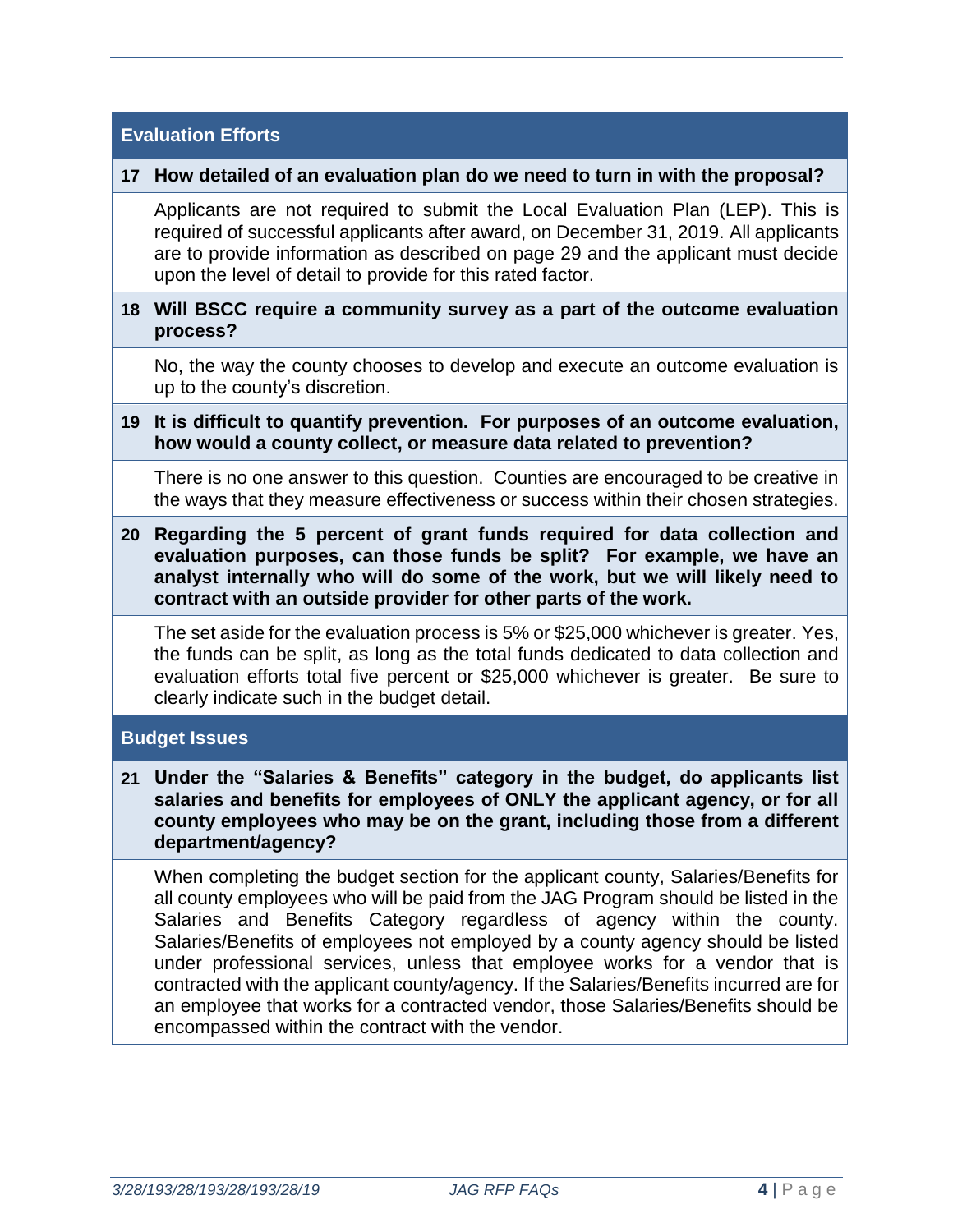|                 | 22 Do salaries and benefits for community-based organizations go under the<br>"Salaries and Benefits" category on the budget?                                                                                                                                                                                                                                                                                                                                                                                                                     |
|-----------------|---------------------------------------------------------------------------------------------------------------------------------------------------------------------------------------------------------------------------------------------------------------------------------------------------------------------------------------------------------------------------------------------------------------------------------------------------------------------------------------------------------------------------------------------------|
|                 | No, all expenses incurred through a contract with a community-based organization<br>must be listed in the "Non-Governmental Organizations (NGO) Contracts" category.                                                                                                                                                                                                                                                                                                                                                                              |
| 23 <sub>2</sub> | Am I correct in understanding that no grant funds may be used for<br>administrative costs related to management of the grant (i.e., administrative<br>overhead)?                                                                                                                                                                                                                                                                                                                                                                                  |
|                 | Grant funds may be used for administrative costs related to the management of the<br>JAG program, but those cost must be calculated and incorporated into the allowable<br>budget attachment (e.g., Salaries and Benefits (to include fringe Benefits), Services<br>and Supplies, Other). Applicant counties must show line item detail for each of these<br>items. To be clear, applicant counties cannot put a line item that simply states,<br>"administrative overheard", that represents a straight-off-the-top percentage of total<br>costs |
| 24              | Regarding prohibited use of funds in the area of REAL ESTATE: Does that<br>include rent?                                                                                                                                                                                                                                                                                                                                                                                                                                                          |
|                 | No, the JAG Program prohibits only the purchase of real property.                                                                                                                                                                                                                                                                                                                                                                                                                                                                                 |
| 25              | Does the county have to be the fiduciary agent on the grant, or can it designate<br>that to the city?                                                                                                                                                                                                                                                                                                                                                                                                                                             |
|                 | The county must serve as the fiduciary agent on the grant.                                                                                                                                                                                                                                                                                                                                                                                                                                                                                        |
| 26              | Will we be required to maintain functional timesheets for staff being paid by<br>the grant?                                                                                                                                                                                                                                                                                                                                                                                                                                                       |
|                 | Yes, counties are required to maintain functional timesheets for all staff being paid<br>by the grant.                                                                                                                                                                                                                                                                                                                                                                                                                                            |
| 27              | Part of our JAG proposal includes a Narcotic Law Enforcement component.<br>Within that component program is a budget line for the use of funds to do<br>"controlled buys" using a variety of informants. They are not employees of<br>the applicant agency nor really a subcontractor so where would be the best<br>place to plug this into the budget table?                                                                                                                                                                                     |
|                 | The applicable budget category for that line item would be the "Other" category.<br>Please make sure to notate it appropriately and provide a detailed explanation of<br>the line item in the corresponding narrative section.                                                                                                                                                                                                                                                                                                                    |
| 28              | Our county will not be paying salaries for employees participating in the<br>County's JAG Program but have agreed to pay overtime associated with the<br>project. Would that also go under the "other" category?                                                                                                                                                                                                                                                                                                                                  |
|                 | Overtime for employees from the applicant agency should be listed in the Salaries<br>and Benefits category. Overtime for outside employees should be listed in the<br>Professional Services category; however, if the employee that has incurred overtime                                                                                                                                                                                                                                                                                         |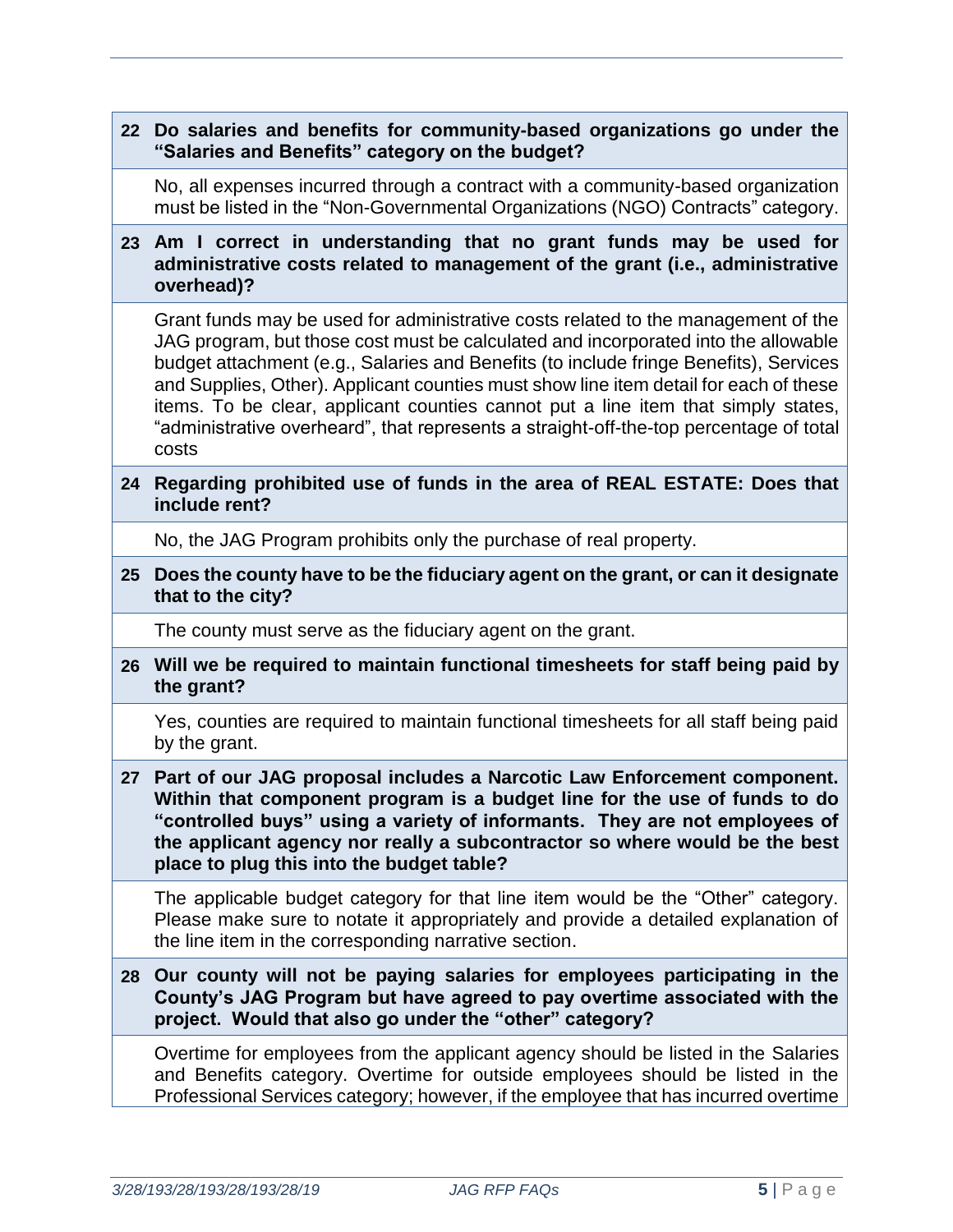currently works for a vendor under contract with the applicant county, the overtime needs to be covered by their contract. If you don't know the exact amounts, you should estimate and provide explanations in the corresponding narrative section. Again, it is very important that all over time be clearly noted as such.

**29 Does each year have to request the same funding level? After Year 1, our need under fixed assets/equipment decreases. Is it okay for the total amount requested to decrease each year or should we funnel the excess in Years 2 and 3 into another category as was done on the example that was sent out?**

The funding level must be the same for each year for proposal purposes. The BSCC will work with successful grantees to adjust the annual budgets based upon available funding and spending.

#### **Formatting**

#### **30 Are there page limits for the proposal?**

Yes, page limits are listed on page 25 of the RFP for the Proposal Narrative and on page 25 for the Proposal Budget. Required attachments do not count toward the page limits. Required attachments are listed on the Proposal Checklist on page 24.

**31 If we include tables or charts within the Proposal Narrative, do they have to be in 12-point Arial font?**

No, tables and charts inserted into the Proposal Narrative do not have to be in 12 point Arial font. They must, however, fall within the page limit of 20 pages.

**32 If we have a list of references, must it be included in the 20-page limit, or can it be a separate attachment?** 

Yes, a list of references would have to fit within the 20 pages.

**Letters of Agreement/Operational Agreements**

**33 We understand that Operational Agreements may be submitted unsigned, in draft form, since many counties will have to engage in a competitive process to select sub-contractors, but what about Letters of Agreement? Do these have to be signed? In our county, even Letters of Support or Letters of Agreement must have Board approval.**

If an applicant county's administrative policies prohibit it from signing even Letters of Support or Letters of Agreement without Board approval, the applicant should still submit DRAFT forms of these documents that outline the "intended" agreement as well as an explanation (within the narrative) for why there are no signatures. The raters will expect Letters of Agreement to be signed unless there is an explanation provided. Successful applicants will be required to submit signed letters prior to finalization of the grant award agreement.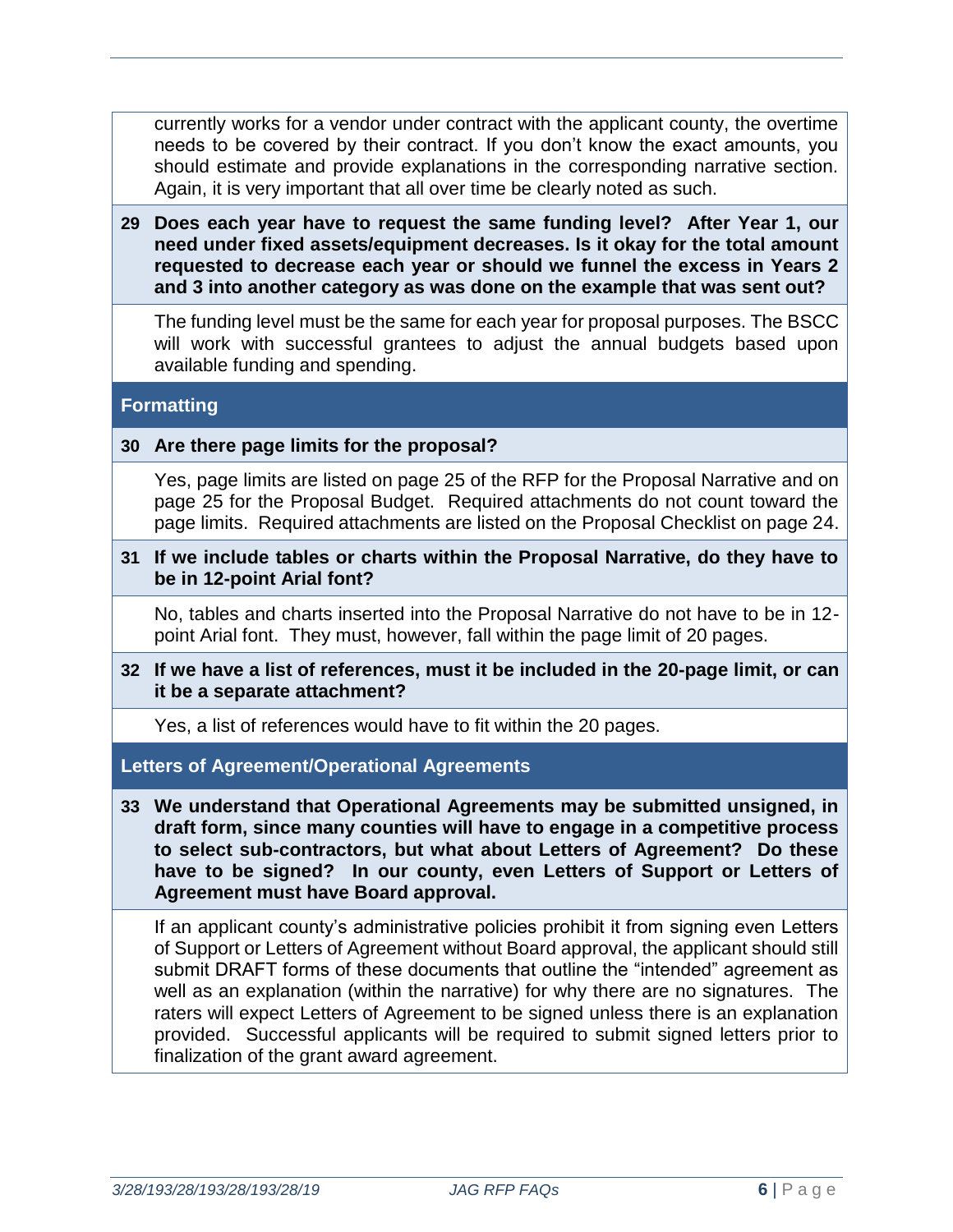# **34 What components should be included in the scope of work for the Operational Agreements?**

Operational agreements should include a description of the services that will be provided, a timeline and deliverables.

**35 We know our county will have to undertake a competitive process prior to entering into Operational Agreements for services and we will not know who the subcontractor will be at the time of proposal submission. Even draft Operational Agreements will be difficult for our county. What should we do?**

The county should describe within the Proposal Narrative its plan to procure services, a brief description of the county's procurement process and an anticipated timeframe for completion of the process. The applicant should still include draft Operational Agreements (unsigned). Because your county will not know the name of the successful bidder, "Service Provider – TBD" could, for example, be listed on the Operational Agreement. If the applicants are successful in the competitive process, the BSCC will finalize the grant agreement and all the documents and signatures are gathered.

# **Funding and Funding Cycle**

**36 Will applicants be funded at the full dollar amount they request, or could they be offered a reduced amount?**

Successful applicants will be funded at the full dollar amount they request in the first year, with one potential exception. If after all successful applicants have been funded there remains a leftover dollar amount, it may be offered to the next applicant on the ranked list. The applicant would have to agree to submit a revised budget and program plan for the reduced funding amount. Year 2 and year 3 awards will depend on 2018 and 2019 federal awards to California.

**37 With the "small," "medium" and "large" county designations, is the goal to have a certain level of funding assigned to each?**

Yes, the JAG Executive Steering Committee (ESC) voted to split the JAG funds between the three categories as follows: 50 percent to large, 30 percent to medium and 20 percent to small. The ESC set funding thresholds in such a way that approximately half of the counties in each category could receive funding, assuming applicants request the full amount.

**38 The RFP states that second and third year JAG allocations will be based on California's total JAG allocation. When does the BSCC usually find out what its allocation amount is? In other words, how much time will counties have to make adjustments if there is a reduction?**

The BSCC is usually notified of its final JAG allocation in August or September annually. Should there be a reduction in funds from one year to the next, the BSCC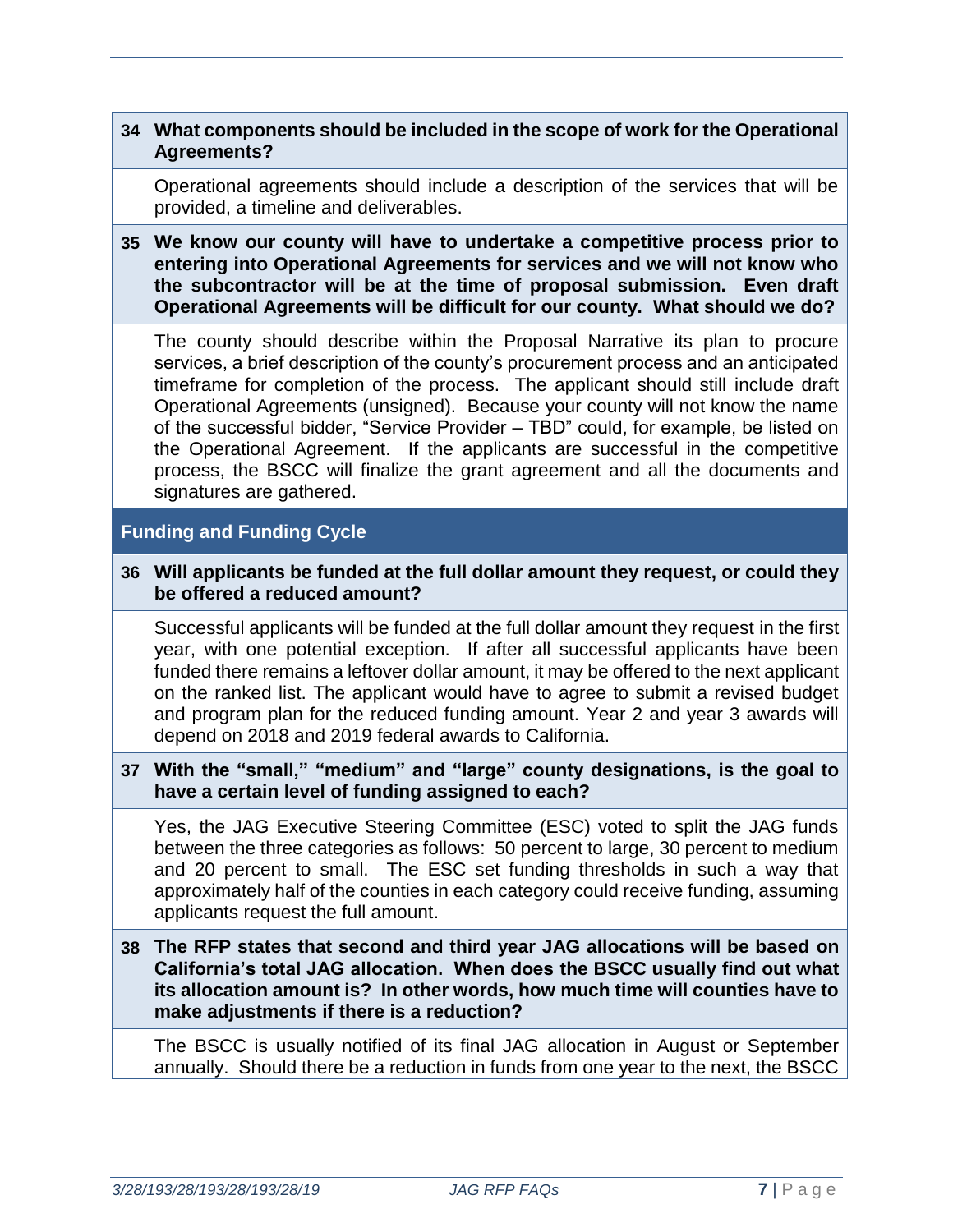will spread the reduction proportionately among the JAG grantees and notify grantees as soon as possible

**39 Potentially, the Board is only going to fund about half of the 58 counties and the grants will last for three years. Three related questions: 1) If counties are not successful in the first three years, will there be an opportunity for them to receive feedback from the ESC? 2) Will counties that did not receive funding in this round have preference in the next round? 3) On the other hand, if counties are successful in those first three years and show great promise, will that county gain some preference for the next round of funding?**

If counties are not successful, BSCC does have a process by which they can request feedback, after the final approval of funding recommendations are made by the Board. In response to the last two questions neither group will have preference.

### **40 With the JAG funding cycle moving three-year cycle, does that mean that counties that are not successful this round will not be able to apply for another three years?**

That is correct.

**41 Do counties have to spread the funding over three years, or will there be a new allocation each year?**

The BSCC anticipates a new allocation each year, dependent on the federal funding allocation.

# **JAG Steering Committee**

**42 For purposes of the JAG Steering Committee, what are some examples of "non-traditional" stakeholders?**

As stated on pages 9 and 10 of the RFP, "Examples of non-traditional stakeholders could include community-based and faith-based organizations, educators, social service providers, job developers, advocacy groups, or citizens."

**43 The RFP states that there must be an equal distribution of traditional and nontraditional stakeholders on the JAG Steering Committee? Does that mean, literally, that there must be 5 to 5 or 6 to 6, etc.?**

The RFP states that there should be "a balanced representation of both traditional and non-traditional stakeholders" on the JAG Steering Committee. Each county has flexibility in determining what "balanced" looks like in its own county; there is no requirement to have an exact equal number of each.

**44 Will the proposal be scored in terms of how many individuals are on the JAG Steering Committee, in support of the program, or will it be scored in terms of how many outside agencies are actually receiving funds?**

The proposal will be scored according to the rating factors.